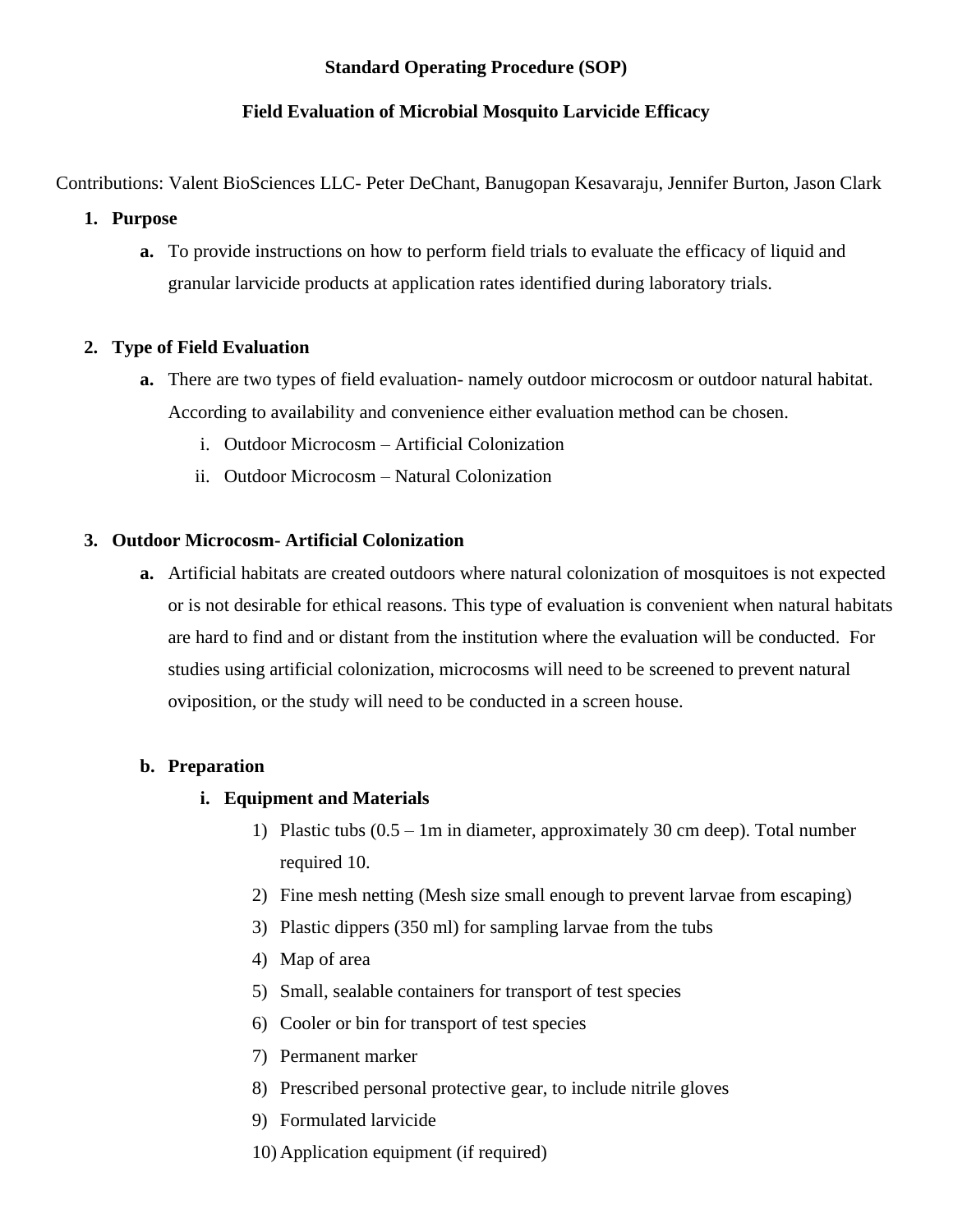11) Turkey baster or bulb pipette

- 12) Small plastic disposable pipettes for transferring larvae
- 13) White plastic or other trays for sorting larvae
- 14) Third instar lab reared larvae
- 15) Milligram balance for weighing larvicide doses.
- 16) Flasks and transfer pipettes if serial dilution is needed for dosing microcosms.

#### **ii. Pre-Test Procedures**

- 1) Make small drain holes of about 1cm diameter at the top of the plastic tubs just below the soil level and cover the hole with the mesh. This is to prevent larvae from escaping when there is a rain event
- 2) Line the plastic tubs with 1cm of soil from known larval habitat if possible and if soil is not available or if the test mosquitoes are from the *Culex* genus then add 0.5 grams of rabbit chow or hay to promote microorganism growth
- 3) Flood the tubs to the level of drain hole
- 4) Randomly allocate 5 plastic tubs for each formulation and rate as treatment tubs and 5 as control tubs
- 5) Cover all the tubs with non-insecticide treated mosquito netting or other netting that would prevent mosquitoes from colonizing the tubs
- 6) Leave the tubs undisturbed for 4 days

#### **iii. Test System**

- 1) Acquire laboratory-reared  $3<sup>rd</sup>$  instar larvae of similar size and nutritional state and verify their identification as the target genus and species.
- 2) Ensure 50  $3<sup>rd</sup>$  instar larvae are available for each replicate of each application rate, and for each control.
- 3) Immediately prior to the tests, transfer larvae and water from the rearing container into small, sealable containers for transport. Avoid direct sunlight on containers or excessive heat  $(>\frac{32}{\circ}C)$  if traveling in a covered vehicle. Place containers in an insulated cooler with lid if the above requirements cannot be achieved. Place data logger with probe in the cooler or vehicle to monitor temperature.
- 4) Label test system containers using a permanent marker. Each container will indicate test site, application rate, and test/control replicate number.

#### **iv. Ensure Proper Application Rates**

1) Application rates (dosages) to be tested will be based on previously conducted laboratory trials or on rate range as directed on the product label.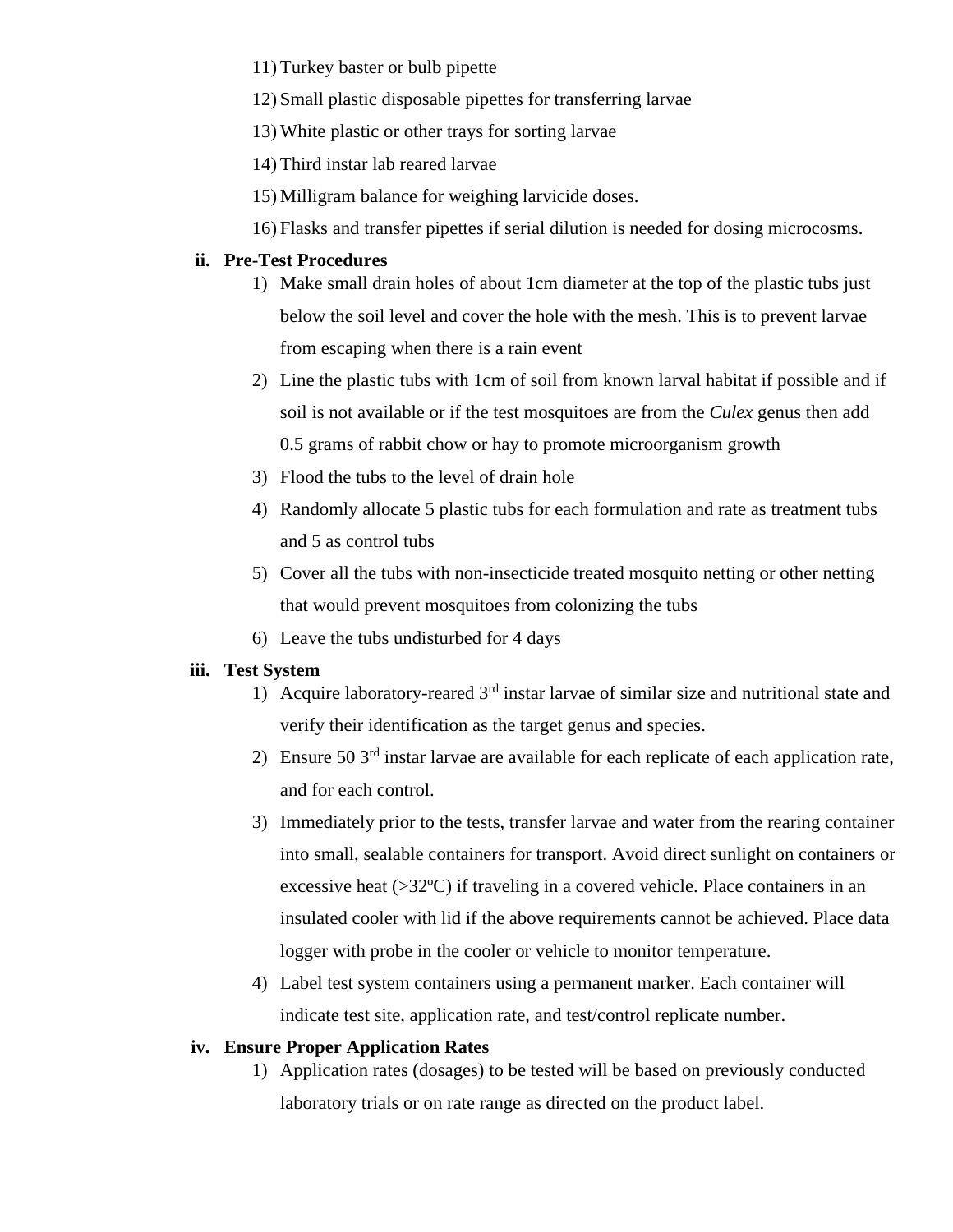- 2) Use the surface area of the microcosm (Plastic tubs) to determine the amount of larvicide needed for each. Refer to manufacturer's recommendations.
	- a. Note: 1 gram per square meter  $= 10$ kg/ha
	- b. WG, WP, AS, and EC formulations should be applied diluted in aqueous suspension with sufficient water to evenly cover the microcosm with small drops from a plastic pipette.
- 3) Pre weigh the application amount needed in the lab for each microcosm, prepare aqueous suspensions if needed and label containers.

#### **c. Test Procedure**

# **i. Test System Placement**

- 1) Add 50 3rd instar larvae from the transport container into each microcosm (Plastic Tub). Larvae number can be increased as necessary depending on size of microcosm (i.e., if larger than 1m diameter).
- 2) Allow the mosquito larvae to acclimate in habitat for three hours prior to larvicide application.
- 3) Measure and record water temperature and pH from the beginning of the acclimation period.

#### **ii. Larvicide Application**

- 1) Dress in prescribed personal protective gear, including gloves as recommended by manufacturer of product
- 2) Evenly dispense the amount of larvicide calculated over the entirety of each microcosm (Plastic Tub).
- 3) While treating, monitor for drift and adjust application as necessary. Do not apply into the wind but downwind.
	- a. If applications are made close to the water surface and "raindrop" size
		- drops are used for aqueous materials, drift should not be an issue.

# **d. Post Test Procedure**

# **i. Monitor Mosquito Mortality and Emergence**

- 1) Examine mosquito mortality and emergence post-treatment at 24 hours, 48 hours, and every 48 hours thereafter until 7 days.
- 2) Wear clean gloves while checking for mosquito mortality and emergence at each tub to avoid contamination.
- 3) In order to determine mortality and emergence use the plastic dipper to dip 5 times per plastic tub (4 opposing points and center). Transfer the contents of the dipper to the tray.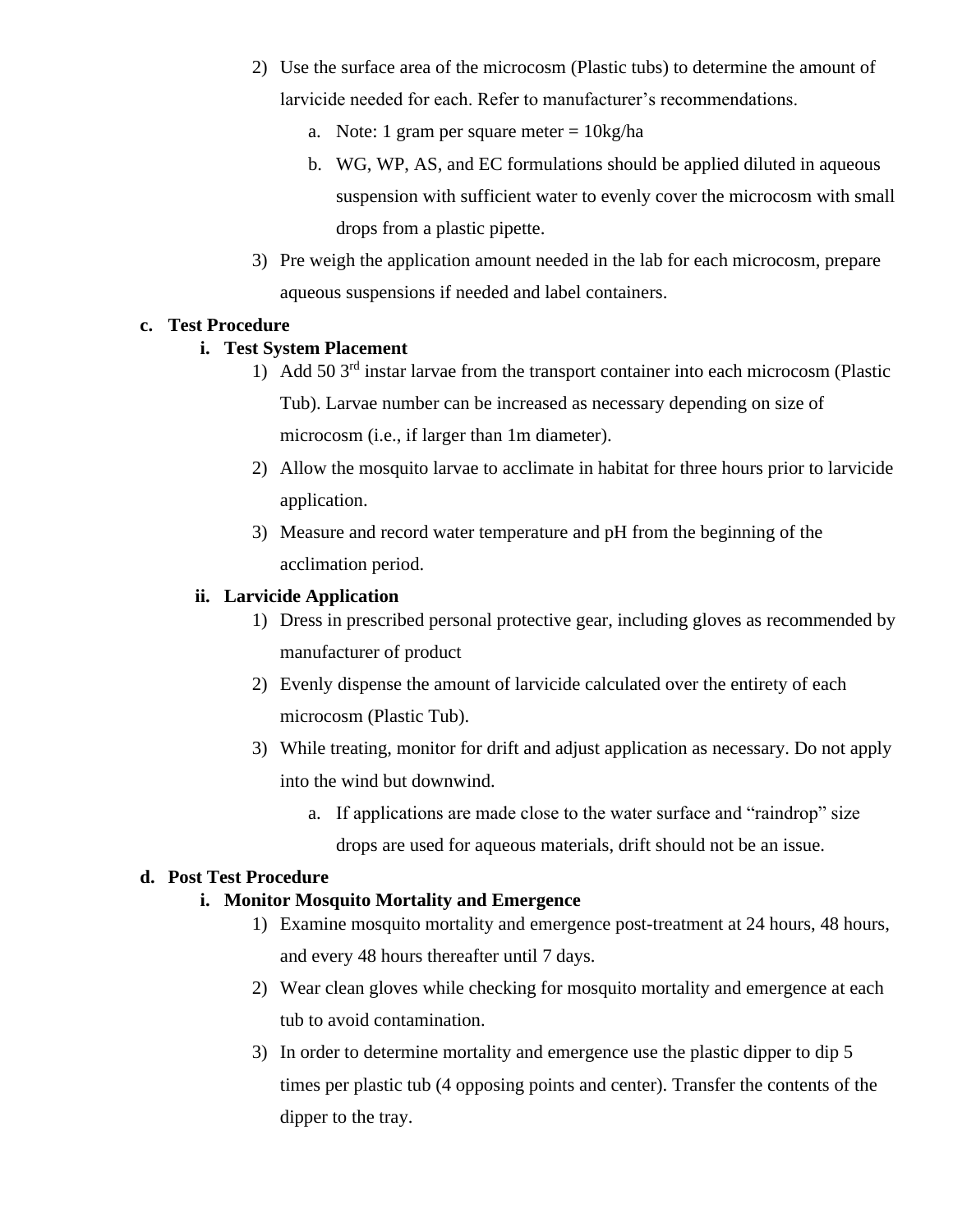- 4) It will be necessary to allow the tubs to "rest" between dips so that diving larvae re-surface. This may be accomplished by taking one dip from the first point in each tub for a specific treatment, then returning for the second from that treatment and continuing in this manner until all five dips have been recorded for all tubs for the selected treatment.
- 5) Record time, cumulative number of live larvae and pupae, number of dead larvae and pupae at each evaluation time interval.
- 6) After counting, retain pupae for emergence monitoring and return all the contents to the same plastic tub from which it was collected.
	- a. Live pupae should be retained in plastic or Styrofoam cups with lids and taken to the laboratory in a separate ice chest to monitor for %Emergence.
- 7) To avoid contamination between the tubs, use separate dipper, tray and pipette for each plastic tub
- 8) Measure and record water temperature and pH at each mortality and emergence evaluation time interval.

# **ii. Monitor Residual Activity**

- 1) Weekly (7 days) after the first application, transfer 50 new larvae per plastic tub for transport as described in and transport them to the test sites and add them to the plastic tubs.
- 2) Monitor mortality and emergence as described above.
- 3) Continue adding larvae every week until total mortality including emergence inhibition drops below 80% for any given treatment/dose. Microcosms which received that treatment/dose should then be removed from the study. Infestation and monitoring should continue for microcosms which received treatments that continue to exhibit >80% total mortality.
- 4) Stop experiment when all treatment (those that received larvicide application) tubs have <80% mortality

# **4. Outdoor Microcosm- Natural Colonization**

This evaluation is like the above-mentioned outdoor microcosm but instead of artificially stocking the tubs, microcosms are allowed to naturally colonize with mosquito larvae. Keep ethical considerations in mind when deciding where to conduct experiments with regard to naturally occurring vector-borne disease in the community.

# **a. Preparation**

**i. Equipment and Materials**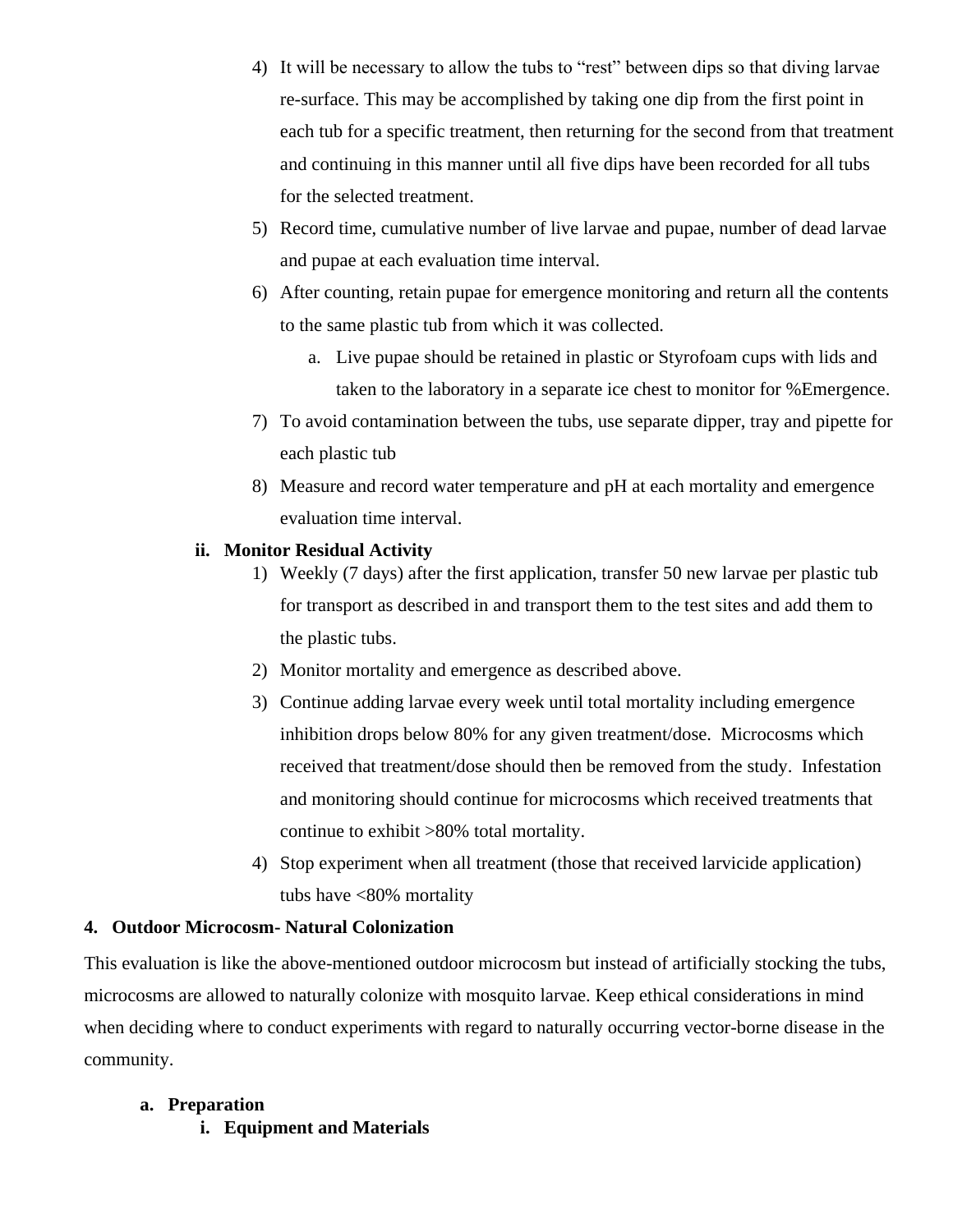- 1) Plastic tubs (0.5 1m in diameter, approximately 30 cm deep). Total number required 10 (minimum and dependent on test design).
- 2) Fine mesh netting (Mesh size small enough to prevent larvae from escaping)
- 3) Plastic dippers (350 ml) for sampling larvae from the tubs
- 4) Map of area
- 5) Small, sealable containers for transport of pupae to lab
- 6) Cooler or bin for transport of pupae to lab
- 7) Permanent marker
- 8) Prescribed personal protective gear, to include nitrile gloves
- 9) Formulated larvicide
- 10) Application equipment (if required)
- 11) Anemometer
- 12) Turkey baster or bulb pipette
- 13) Small plastic disposable pipettes for transferring larvae
- 14) White plastic or other trays for sorting larvae

#### **ii. Pre-Test Procedures**

- 1) Make small drain holes of about 1cm diameter at the top of the plastic tubs just below the soil level and cover the hole with the mesh. This is to prevent larvae from escaping when there is a rain event
- 2) Bury the plastic tubs at least 25 cm below soil surface
- 3) Make sure the drain holes or slightly above the soil surface
- 4) Line the plastic tubs with 1cm of soil from known larval habitat if possible and if soil is not available or if the test mosquitoes are from the *Culex* genus then add 0.5 grams of rabbit chow or hay to promote microorganism growth
- 5) Flood the tubs to the level of drain hole
- 6) Randomly allocate 5 plastic tubs to each formulation/dose as treatment tubs and 5 as control tubs
- 7) Allow natural oviposition by mosquitoes (approximately 8 days)
- 8) Prior to assignment of treatments, all tubs should be pre-sampled to determine relative population densities, larval stages, and species composition. If larval densities of target test species are not homogeneous prior to testing, a stackranking of the tubs should be created based on their larval densities. This stackranking should be used to assign treatments in a randomized complete block (RCB) design using density-based blocks in order to compare similar initial densities across all treatments. For example, if four treatments are being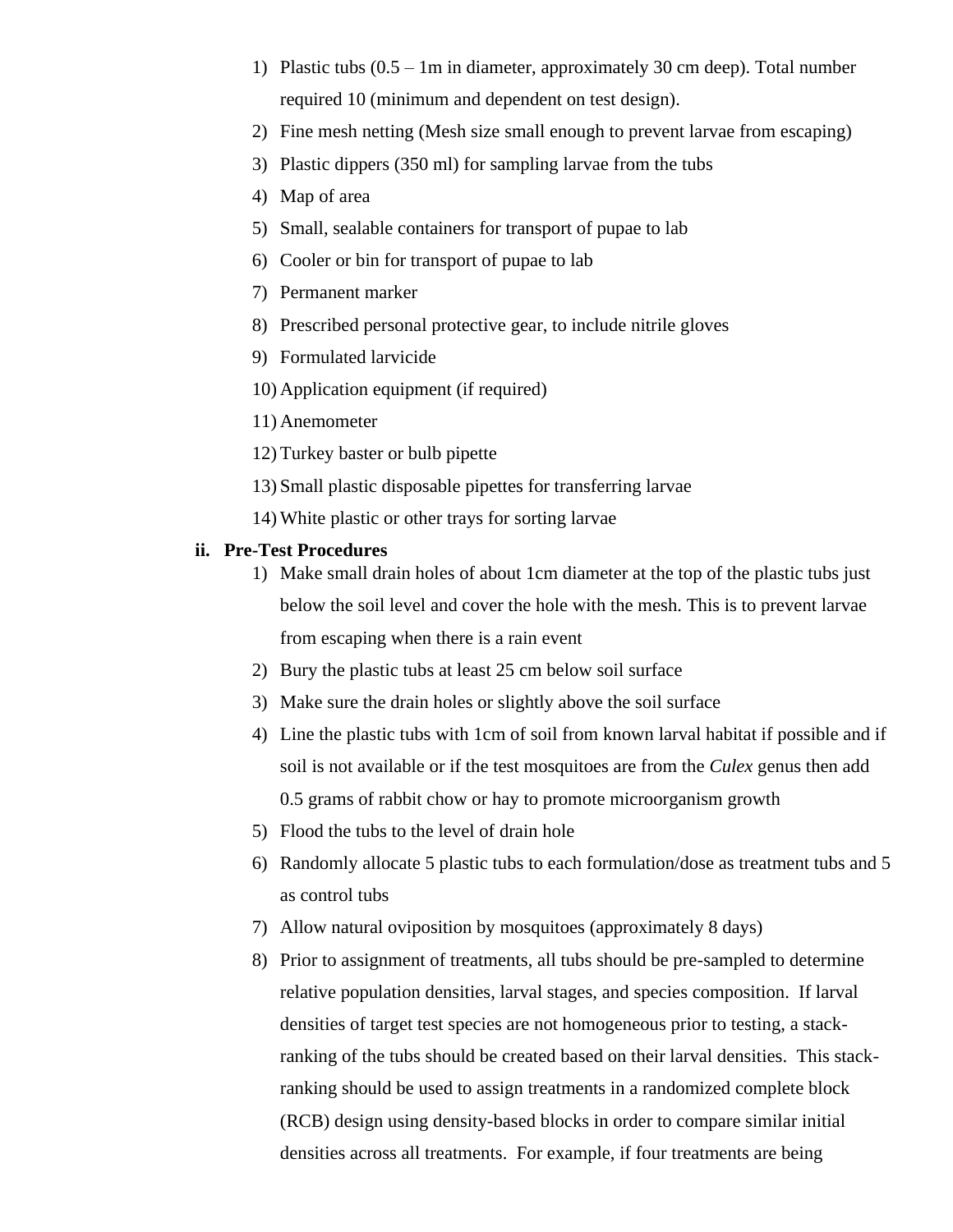compared with five replicates, block #1 would consist of the four most highly populated tubs and treatments would be randomized within that block. The four tubs with the next highest larval densities would become block #2 and likewise for the remaining 3 blocks.

#### **iii. Ensure Proper Application Rates**

- 1) Application rates (dosages) to be tested will be based on previously conducted laboratory trials or on rate range as directed on the product label.
- 2) Use the surface area of the microcosm (Plastic tubs) to determine the amount of larvicide needed for each. Refer to manufacturer's recommendations.
	- a. Note: 1 gram per square meter  $= 10 \text{kg/ha}$
	- b. WG, WP, AS, and EC formulations should be applied diluted in aqueous suspension with sufficient water to evenly cover the microcosm with small drops from a plastic pipette.
- 3) Pre weigh the application amount needed in the lab for each microcosm, prepare aqueous suspensions if needed and label containers.

#### **b. Test Procedure**

#### **i. Larvicide Application**

- 1) Dress in prescribed personal protective gear, including gloves as recommended by manufacturer of product.
- 2) Evenly dispense the amount of larvicide calculated over the entirety of each microcosm (Plastic Tub).
- 3) While treating, monitor for drift and adjust application as necessary. Do not apply into the wind but downwind.
	- a. If applications are made close to the water surface and "raindrop" size drops are used for aqueous materials, drift should not be an issue.

#### **c. Post Test Procedure**

# **i. Monitor Mosquito Mortality and Emergence**

- 1) Examine mosquito mortality and emergence post-treatment at 24 hours, 48 hours and every 7 days thereafter.
- 2) Wear clean gloves while checking for mosquito mortality and emergence at each tub to avoid contamination.
- 3) In order to determine mortality and emergence use the plastic dipper to dip 5 times per plastic tub (4 opposing points and center). Transfer the contents of the dipper to the tray.
- 4) It will be necessary to allow the tubs to "rest" between dips so that diving larvae re-surface. This may be accomplished by taking one dip from the first point in each tub for a specific treatment, then returning for the second from that treatment